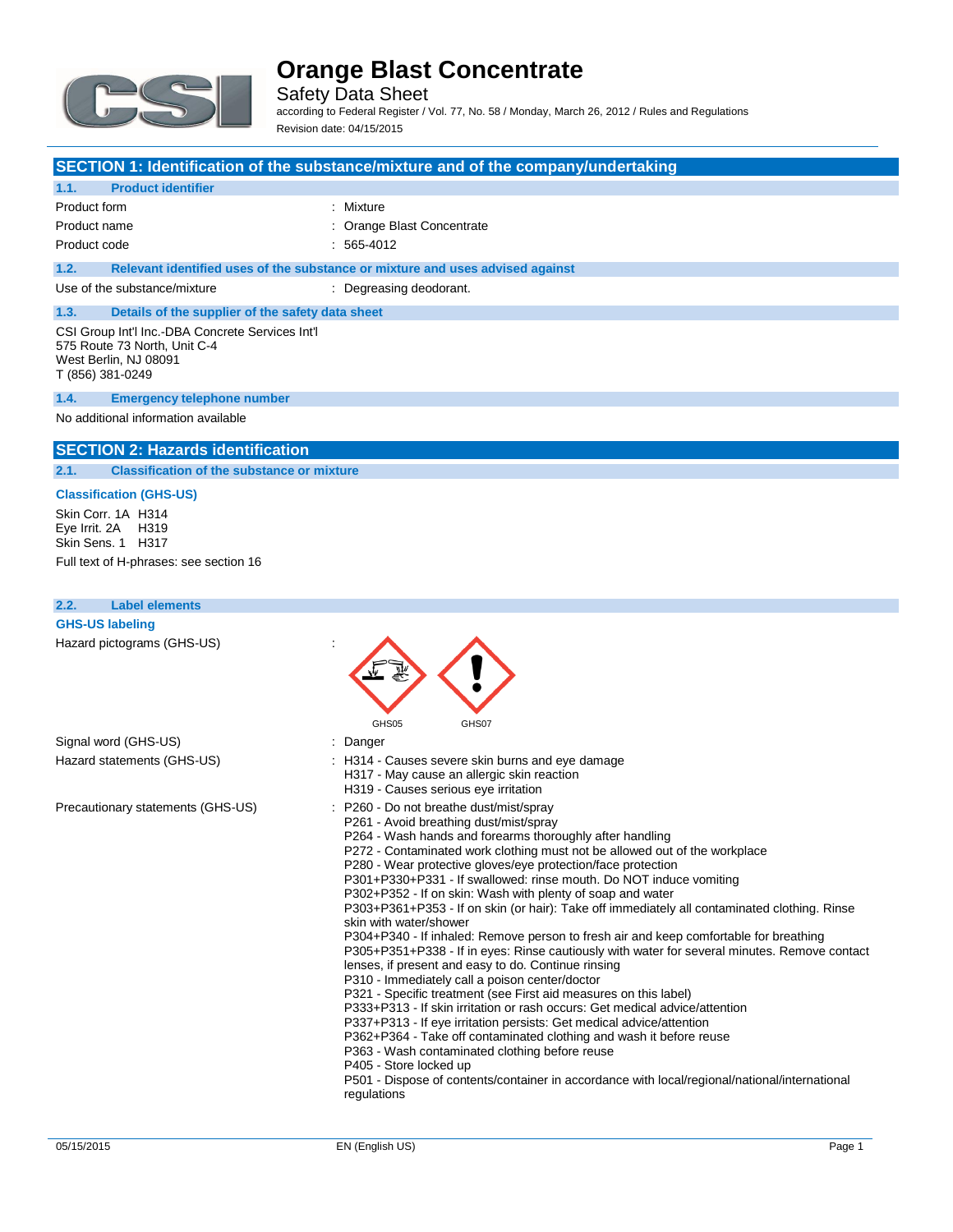### Safety Data Sheet

according to Federal Register / Vol. 77, No. 58 / Monday, March 26, 2012 / Rules and Regulations

#### **2.3. Other hazards**

#### No additional information available

#### **2.4. Unknown acute toxicity (GHS-US)**

#### Not applicable

#### **SECTION 3: Composition/information on ingredients**

#### **3.1. Substance**

#### Not applicable

**3.2. Mixture**

| <b>Name</b>                                                                                                                                                                                                                | <b>Product identifier</b> | $\%$    | <b>Classification (GHS-US)</b>                                                                                                                                         |
|----------------------------------------------------------------------------------------------------------------------------------------------------------------------------------------------------------------------------|---------------------------|---------|------------------------------------------------------------------------------------------------------------------------------------------------------------------------|
| Potassium Hydroxide, 45%= <conc<50%, aqueous="" solutions<="" td=""><td>(CAS No) 1310-58-3</td><td><math>1 - 5</math></td><td>Acute Tox. 3 (Oral), H301<br/>Skin Corr. 1A, H314<br/>Aquatic Acute 3, H402</td></conc<50%,> | (CAS No) 1310-58-3        | $1 - 5$ | Acute Tox. 3 (Oral), H301<br>Skin Corr. 1A, H314<br>Aquatic Acute 3, H402                                                                                              |
| $(+)$ -limonene                                                                                                                                                                                                            | (CAS No) 5989-27-5        | $1 - 5$ | Flam. Lig. 3, H226<br>Skin Irrit. 2. H315<br>Skin Sens. 1, H317                                                                                                        |
| 2-butoxyethanol                                                                                                                                                                                                            | (CAS No) 111-76-2         | $1 - 5$ | Flam. Liq. 4, H227<br>Acute Tox. 4 (Oral), H302<br>Acute Tox. 3 (Dermal), H311<br>Acute Tox. 2 (Inhalation:gas),<br>H330<br>Skin Irrit. 2, H315<br>Eye Irrit. 2A, H319 |

#### Full text of H-phrases: see section 16

| <b>SECTION 4: First aid measures</b>                                |                                                                                                                                                                                                                                                                                                                                                                |
|---------------------------------------------------------------------|----------------------------------------------------------------------------------------------------------------------------------------------------------------------------------------------------------------------------------------------------------------------------------------------------------------------------------------------------------------|
| <b>Description of first aid measures</b><br>4.1.                    |                                                                                                                                                                                                                                                                                                                                                                |
| First-aid measures general                                          | : Never give anything by mouth to an unconscious person. If you feel unwell, seek medical<br>advice (show the label where possible).                                                                                                                                                                                                                           |
| First-aid measures after inhalation                                 | : Remove victim to fresh air and keep at rest in a position comfortable for breathing. Immediately<br>call a poison center or doctor/physician.                                                                                                                                                                                                                |
| First-aid measures after skin contact                               | : Remove/Take off immediately all contaminated clothing. Rinse skin with water/shower.<br>Immediately call a poison center or doctor/physician. Wash with plenty of soap and water. If<br>skin irritation or rash occurs: Get medical advice/attention. Specific treatment (see First aid<br>measures on this label). Wash contaminated clothing before reuse. |
| First-aid measures after eye contact                                | : Rinse cautiously with water for several minutes. Remove contact lenses, if present and easy to<br>do. Continue rinsing. Immediately call a poison center or doctor/physician. If eye irritation<br>persists: Get medical advice/attention.                                                                                                                   |
| First-aid measures after ingestion                                  | : Rinse mouth. Do NOT induce vomiting. Immediately call a poison center or doctor/physician.                                                                                                                                                                                                                                                                   |
| 4.2.<br>Most important symptoms and effects, both acute and delayed |                                                                                                                                                                                                                                                                                                                                                                |
| Symptoms/injuries                                                   | : Causes severe skin burns and eye damage.                                                                                                                                                                                                                                                                                                                     |
| Symptoms/injuries after inhalation                                  | : May cause an allergic skin reaction.                                                                                                                                                                                                                                                                                                                         |
| Symptoms/injuries after eye contact                                 | : Causes serious eye irritation.                                                                                                                                                                                                                                                                                                                               |

#### **4.3. Indication of any immediate medical attention and special treatment needed**

No additional information available

|            | <b>SECTION 5: Firefighting measures</b>               |                                                                                                                                                                      |
|------------|-------------------------------------------------------|----------------------------------------------------------------------------------------------------------------------------------------------------------------------|
| 5.1.       | <b>Extinguishing media</b>                            |                                                                                                                                                                      |
|            | Suitable extinguishing media                          | : Foam. Dry powder. Carbon dioxide. Water spray. Sand.                                                                                                               |
|            | Unsuitable extinguishing media                        | : Do not use a heavy water stream.                                                                                                                                   |
| 5.2.       | Special hazards arising from the substance or mixture |                                                                                                                                                                      |
| Reactivity |                                                       | : Thermal decomposition generates : corrosive vapors.                                                                                                                |
| 5.3.       | <b>Advice for firefighters</b>                        |                                                                                                                                                                      |
|            | Firefighting instructions                             | : Use water spray or fog for cooling exposed containers. Exercise caution when fighting any<br>chemical fire. Prevent fire-fighting water from entering environment. |
|            | Protection during firefighting                        | : Do not enter fire area without proper protective equipment, including respiratory protection.                                                                      |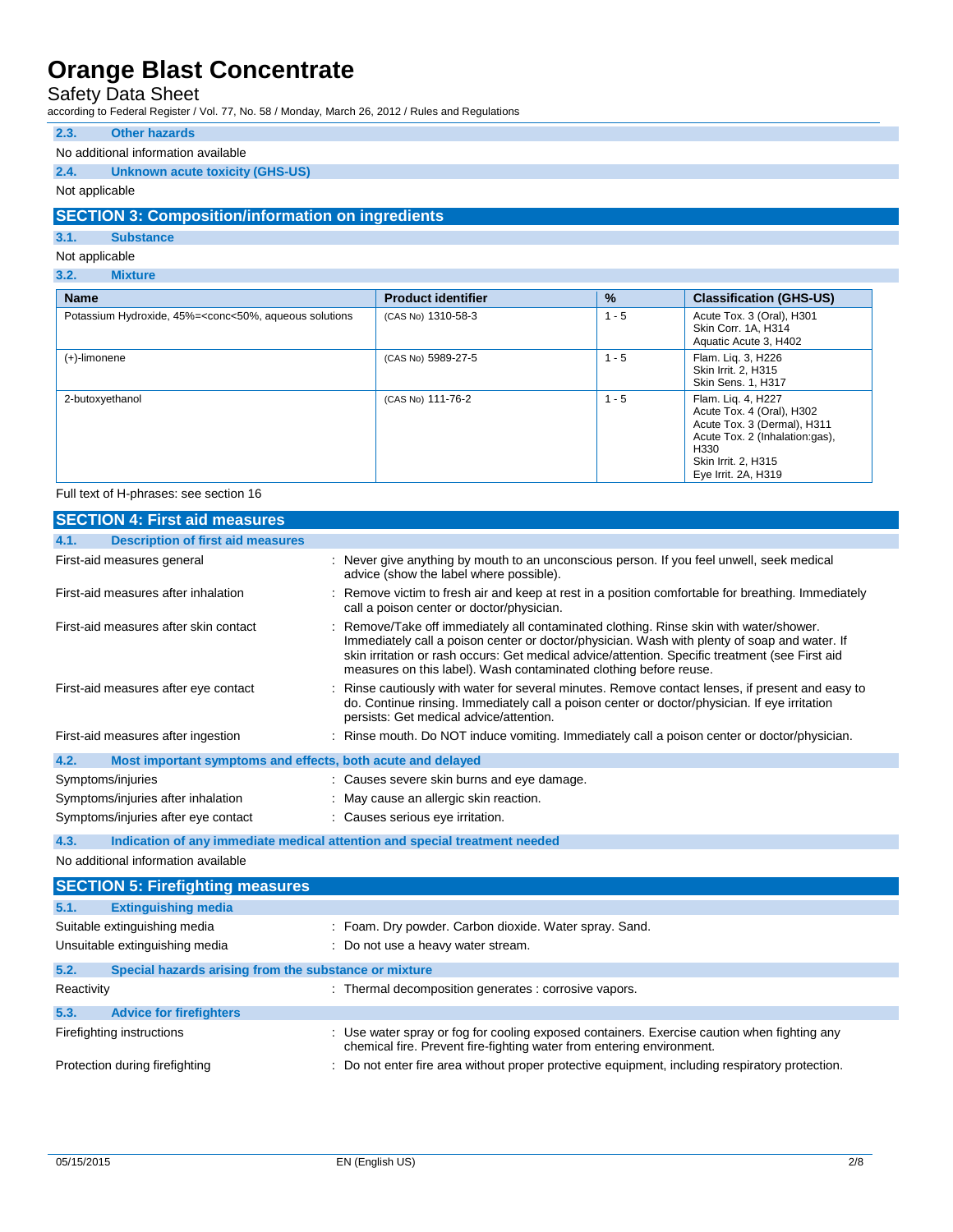### Safety Data Sheet

according to Federal Register / Vol. 77, No. 58 / Monday, March 26, 2012 / Rules and Regulations

|                                               | iccording to Hederal Register / Vol. 77, NO. 36 / Monday, March 26, 2012 / Rules and Regulations        |                                                                                                                                                                                                                                                                                                                       |  |
|-----------------------------------------------|---------------------------------------------------------------------------------------------------------|-----------------------------------------------------------------------------------------------------------------------------------------------------------------------------------------------------------------------------------------------------------------------------------------------------------------------|--|
| <b>SECTION 6: Accidental release measures</b> |                                                                                                         |                                                                                                                                                                                                                                                                                                                       |  |
| 6.1.                                          | Personal precautions, protective equipment and emergency procedures                                     |                                                                                                                                                                                                                                                                                                                       |  |
| 6.1.1.                                        | For non-emergency personnel                                                                             |                                                                                                                                                                                                                                                                                                                       |  |
|                                               | <b>Emergency procedures</b>                                                                             | : Evacuate unnecessary personnel.                                                                                                                                                                                                                                                                                     |  |
| 6.1.2.                                        | For emergency responders                                                                                |                                                                                                                                                                                                                                                                                                                       |  |
|                                               | Protective equipment                                                                                    | : Equip cleanup crew with proper protection.                                                                                                                                                                                                                                                                          |  |
|                                               | Emergency procedures                                                                                    | : Ventilate area.                                                                                                                                                                                                                                                                                                     |  |
| 6.2.                                          | <b>Environmental precautions</b>                                                                        |                                                                                                                                                                                                                                                                                                                       |  |
|                                               | Prevent entry to sewers and public waters. Notify authorities if liquid enters sewers or public waters. |                                                                                                                                                                                                                                                                                                                       |  |
| 6.3.                                          | Methods and material for containment and cleaning up                                                    |                                                                                                                                                                                                                                                                                                                       |  |
|                                               | Methods for cleaning up                                                                                 | : Soak up spills with inert solids, such as clay or diatomaceous earth as soon as possible. Collect<br>spillage. Store away from other materials.                                                                                                                                                                     |  |
| 6.4.                                          | Reference to other sections                                                                             |                                                                                                                                                                                                                                                                                                                       |  |
|                                               | See Heading 8. Exposure controls and personal protection.                                               |                                                                                                                                                                                                                                                                                                                       |  |
|                                               | <b>SECTION 7: Handling and storage</b>                                                                  |                                                                                                                                                                                                                                                                                                                       |  |
| 7.1.                                          | <b>Precautions for safe handling</b>                                                                    |                                                                                                                                                                                                                                                                                                                       |  |
|                                               | Precautions for safe handling                                                                           | Wash hands and other exposed areas with mild soap and water before eating, drinking or<br>smoking and when leaving work. Provide good ventilation in process area to prevent formation<br>of vapor. Do not breathe dust/mist/spray. Avoid contact during pregnancy/while nursing. Avoid<br>breathing dust/mist/spray. |  |
|                                               | Hygiene measures                                                                                        | Wash hands and forearms thoroughly after handling. Contaminated work clothing should not be<br>allowed out of the workplace. Wash contaminated clothing before reuse.                                                                                                                                                 |  |
| 7.2.                                          | Conditions for safe storage, including any incompatibilities                                            |                                                                                                                                                                                                                                                                                                                       |  |
|                                               | Technical measures                                                                                      | : Comply with applicable regulations.                                                                                                                                                                                                                                                                                 |  |
|                                               | Storage conditions                                                                                      | Keep only in the original container in a cool, well ventilated place away from heat, hot surfaces,<br>sparks, open flame and other ignition sources. No smoking. Keep container closed when not in<br>use.                                                                                                            |  |
|                                               | Incompatible products                                                                                   | Strong bases. Strong acids.                                                                                                                                                                                                                                                                                           |  |
|                                               | Incompatible materials<br>Sources of ignition. Direct sunlight.                                         |                                                                                                                                                                                                                                                                                                                       |  |
| 7.3.                                          | <b>Specific end use(s)</b>                                                                              |                                                                                                                                                                                                                                                                                                                       |  |
|                                               |                                                                                                         |                                                                                                                                                                                                                                                                                                                       |  |

| No additional information available |  |
|-------------------------------------|--|
|-------------------------------------|--|

|                                   | <b>SECTION 8: Exposure controls/personal protection</b>                                                           |                       |     |
|-----------------------------------|-------------------------------------------------------------------------------------------------------------------|-----------------------|-----|
| 8.1.<br><b>Control parameters</b> |                                                                                                                   |                       |     |
| <b>Orange Blast Concentrate</b>   |                                                                                                                   |                       |     |
| <b>ACGIH</b>                      | Not applicable                                                                                                    |                       |     |
| <b>OSHA</b>                       | Not applicable                                                                                                    |                       |     |
|                                   | Potassium Hydroxide, 45%= <conc<50%, (1310-58-3)<="" aqueous="" solutions="" td=""><td></td><td></td></conc<50%,> |                       |     |
| <b>ACGIH</b>                      | ACGIH Ceiling (mg/m <sup>3</sup> )                                                                                | $2 \text{ mg/m}^3$    |     |
| <b>ACGIH</b>                      | Remark (ACGIH)                                                                                                    | URT, eye, & skin irr  |     |
| <b>OSHA</b>                       | Not applicable                                                                                                    |                       |     |
| (+)-limonene (5989-27-5)          |                                                                                                                   |                       |     |
| <b>ACGIH</b>                      | Not applicable                                                                                                    |                       |     |
| <b>OSHA</b>                       | Not applicable                                                                                                    |                       |     |
| 2-butoxyethanol (111-76-2)        |                                                                                                                   |                       |     |
| <b>ACGIH</b>                      | ACGIH TWA (ppm)                                                                                                   | 20 ppm                |     |
| <b>ACGIH</b>                      | ACGIH STEL (ppm)                                                                                                  | 20 ppm                |     |
| <b>ACGIH</b>                      | Remark (ACGIH)                                                                                                    | Eye & URT irr         |     |
| <b>OSHA</b>                       | OSHA PEL (TWA) (mg/m <sup>3</sup> )                                                                               | 240 mg/m <sup>3</sup> |     |
| <b>OSHA</b>                       | OSHA PEL (TWA) (ppm)                                                                                              | 50 ppm                |     |
| 05/15/2015                        | EN (English US)                                                                                                   |                       | 3/8 |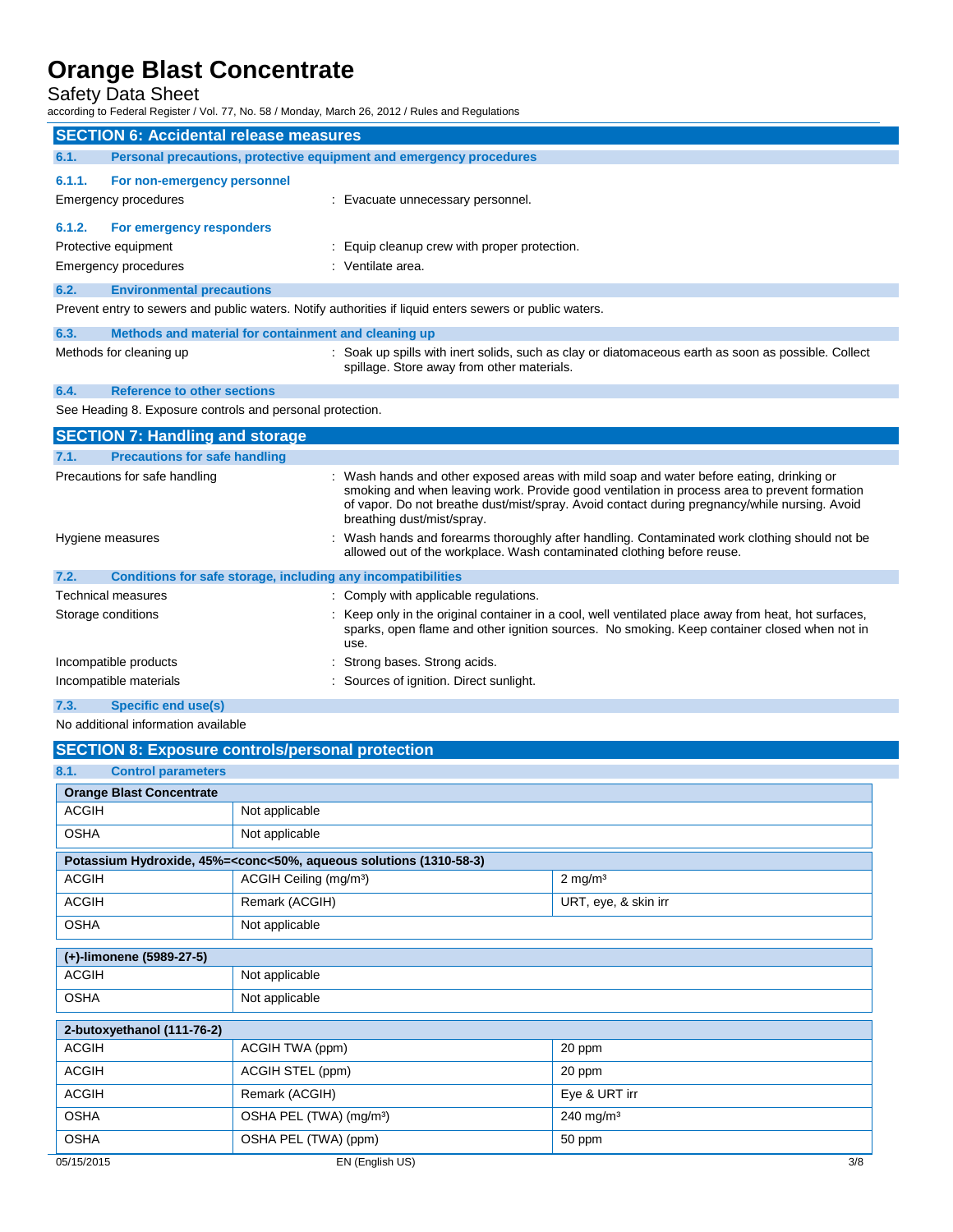Safety Data Sheet

**SECTION 0. Physical** 

according to Federal Register / Vol. 77, No. 58 / Monday, March 26, 2012 / Rules and Regulations

| 8.2.              | <b>Exposure controls</b>      |                                                                            |
|-------------------|-------------------------------|----------------------------------------------------------------------------|
|                   | Personal protective equipment | : Avoid all unnecessary exposure.                                          |
| Hand protection   |                               | : Wear protective gloves/eye protection/face protection protective gloves. |
| Eye protection    |                               | : Chemical goggles or face shield.                                         |
|                   | Skin and body protection      | : Wear suitable protective clothing.                                       |
|                   | Respiratory protection        | : Wear appropriate mask.                                                   |
| Other information |                               | : Do not eat, drink or smoke during use.                                   |

| <b>SECTION 9. FITYSICAL AND CHEMICAL PROPERTIES</b>           |                                                                                                                                                             |
|---------------------------------------------------------------|-------------------------------------------------------------------------------------------------------------------------------------------------------------|
| Information on basic physical and chemical properties<br>9.1. |                                                                                                                                                             |
| Physical state                                                | $:$ Liquid                                                                                                                                                  |
| Color                                                         | $:$ orange                                                                                                                                                  |
| Odor                                                          | $:$ orange                                                                                                                                                  |
| Odor threshold                                                | : No data available                                                                                                                                         |
| рH                                                            | : 13                                                                                                                                                        |
| Melting point                                                 | : No data available                                                                                                                                         |
| Freezing point                                                | No data available                                                                                                                                           |
| Boiling point                                                 | 212 - 220 °F                                                                                                                                                |
| Flash point                                                   | : $\geq 200$ °F                                                                                                                                             |
| Relative evaporation rate (butyl acetate=1)                   | : No data available                                                                                                                                         |
| Flammability (solid, gas)                                     | : No data available                                                                                                                                         |
| <b>Explosion limits</b>                                       | : No data available                                                                                                                                         |
| Explosive properties                                          | No data available                                                                                                                                           |
| Oxidizing properties                                          | : No data available                                                                                                                                         |
| Vapor pressure                                                | : No data available                                                                                                                                         |
| Relative density                                              | : 1.04                                                                                                                                                      |
| Relative vapor density at 20 °C                               | Same as water                                                                                                                                               |
| Solubility                                                    | Soluble in water.<br>Water: Solubility in water of component(s) of the mixture :<br>$\cdot$ : $\cdot$ 14.6 g/100cm <sup>3</sup> $\cdot$ : $\cdot$ : $\cdot$ |
| Log Pow                                                       | No data available                                                                                                                                           |
| Log Kow                                                       | No data available                                                                                                                                           |
| Auto-ignition temperature                                     | : No data available                                                                                                                                         |
| Decomposition temperature                                     | : No data available                                                                                                                                         |
| Viscosity                                                     | : No data available                                                                                                                                         |
| Viscosity, kinematic                                          | : No data available                                                                                                                                         |
| Viscosity, dynamic                                            | : No data available                                                                                                                                         |
| 9.2.<br><b>Other information</b>                              |                                                                                                                                                             |

No additional information available

|                  | <b>SECTION 10: Stability and reactivity</b>          |  |  |
|------------------|------------------------------------------------------|--|--|
| 10.1.            | <b>Reactivity</b>                                    |  |  |
|                  | Thermal decomposition generates : corrosive vapors.  |  |  |
| 10.2.            | <b>Chemical stability</b>                            |  |  |
|                  | Stable under normal conditions. Not established.     |  |  |
| 10.3.            | <b>Possibility of hazardous reactions</b>            |  |  |
| Not established. |                                                      |  |  |
| 10.4.            | <b>Conditions to avoid</b>                           |  |  |
|                  | Direct sunlight. Extremely high or low temperatures. |  |  |
| 10.5.            | <b>Incompatible materials</b>                        |  |  |
|                  | Strong acids. Strong bases.                          |  |  |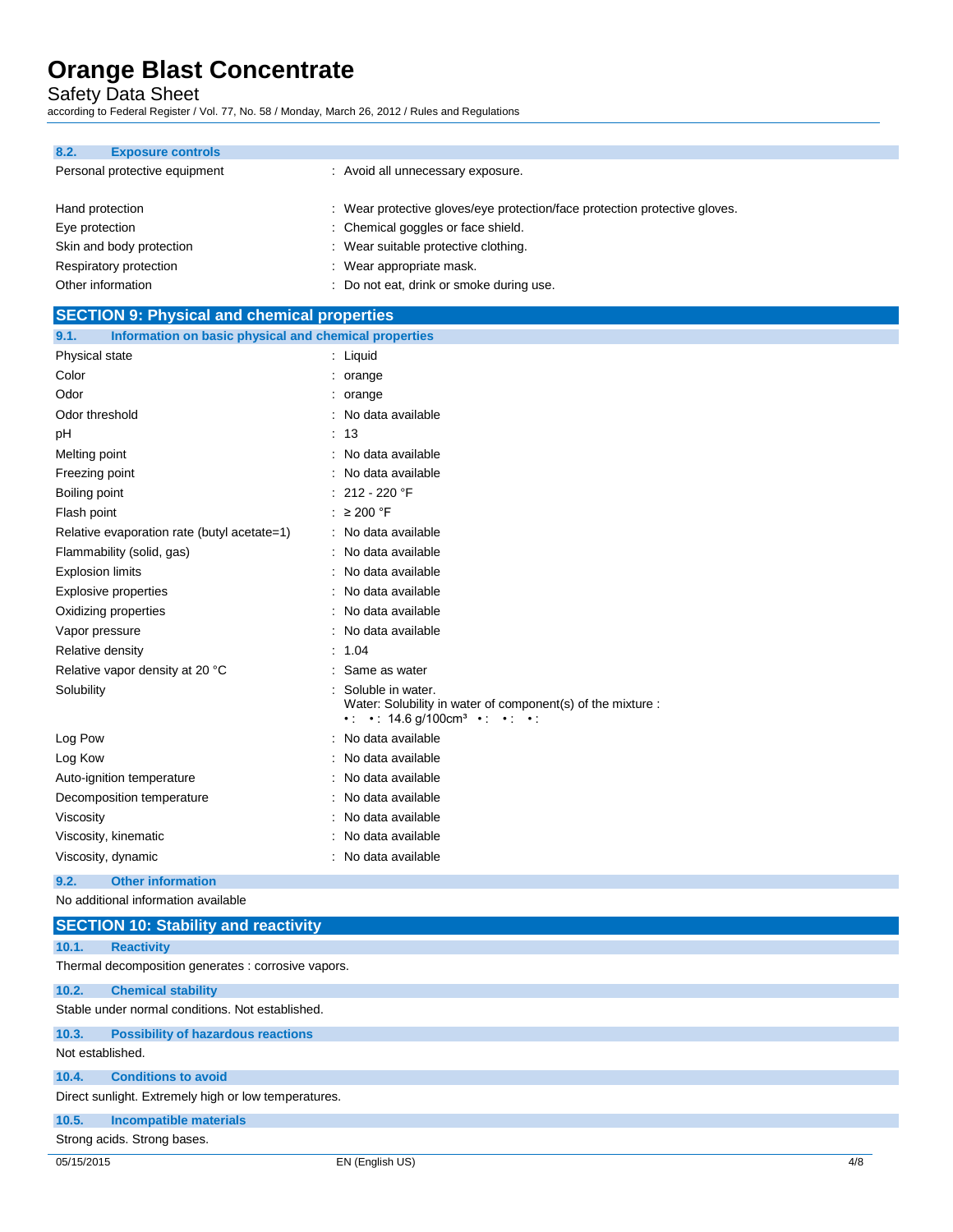Safety Data Sheet

according to Federal Register / Vol. 77, No. 58 / Monday, March 26, 2012 / Rules and Regulations

#### **10.6. Hazardous decomposition products**

Fume. Carbon monoxide. Carbon dioxide. Thermal decomposition generates : corrosive vapors.

### **SECTION 11: Toxicological information**

**11.1. Information on toxicological effects**

Acute toxicity in the contract of the classified in the classified in the classified in the classified in the classified in the classified in the classified in the contract of the contract of the contract of the contract o

| Potassium Hydroxide, 45%= <conc<50%, (1310-58-3)<="" aqueous="" solutions="" th=""><th></th></conc<50%,> |                                                                                                                                                                             |
|----------------------------------------------------------------------------------------------------------|-----------------------------------------------------------------------------------------------------------------------------------------------------------------------------|
| LD50 oral rat                                                                                            | 273 mg/kg $(Rat)$                                                                                                                                                           |
| ATE US (oral)                                                                                            | 273.000 mg/kg body weight                                                                                                                                                   |
| (+)-limonene (5989-27-5)                                                                                 |                                                                                                                                                                             |
| LD50 oral rat                                                                                            | 4400 mg/kg body weight (Rat; OECD 423: Acute Oral Toxicity - Acute Toxic Class Method;<br>Literature study; > 2000 mg/kg bodyweight; Rat; Read-across)                      |
| LD50 dermal rabbit                                                                                       | > 5000 mg/kg body weight (Rabbit; Weight of evidence; Equivalent or similar to OECD 402)                                                                                    |
| ATE US (oral)                                                                                            | 4400.000 mg/kg body weight                                                                                                                                                  |
| 2-butoxyethanol (111-76-2)                                                                               |                                                                                                                                                                             |
| LD50 oral rat                                                                                            | 530 mg/kg (Rat; Equivalent or similar to OECD 401; Literature study; 1746 mg/kg bodyweight;<br>Rat; Experimental value)                                                     |
| LD50 dermal rat                                                                                          | > 2000 mg/kg body weight (Rat; Experimental value; OECD 402: Acute Dermal Toxicity)                                                                                         |
| LD50 dermal rabbit                                                                                       | 435 mg/kg body weight (Rabbit; Experimental value; OECD 402: Acute Dermal Toxicity; 435<br>mg/kg bodyweight; Rabbit; Weight of evidence; Equivalent or similar to OECD 402) |
| LC50 inhalation rat (mg/l)                                                                               | 2.17 mg/l/4h (Rat; Experimental value; 2.35 mg/l/4h; Rat; Experimental value)                                                                                               |
| LC50 inhalation rat (ppm)                                                                                | 450 - 486 ppm/4h 450-486, Rat                                                                                                                                               |
| ATE US (oral)                                                                                            | 530.000 mg/kg body weight                                                                                                                                                   |
| ATE US (dermal)                                                                                          | 435.000 mg/kg body weight                                                                                                                                                   |
| ATE US (gases)                                                                                           | 450.000 ppmV/4h                                                                                                                                                             |
| ATE US (vapors)                                                                                          | 2.170 mg/l/4h                                                                                                                                                               |
| ATE US (dust, mist)                                                                                      | 2.170 mg/l/4h                                                                                                                                                               |
| Skin corrosion/irritation                                                                                | : Causes severe skin burns and eye damage.<br>pH: 13                                                                                                                        |
| Serious eye damage/irritation                                                                            | : Causes serious eye irritation.<br>pH: 13                                                                                                                                  |
| Respiratory or skin sensitization                                                                        | May cause an allergic skin reaction.                                                                                                                                        |
| Germ cell mutagenicity                                                                                   | Not classified                                                                                                                                                              |
| Carcinogenicity                                                                                          | Not classified                                                                                                                                                              |
|                                                                                                          |                                                                                                                                                                             |
| (+)-limonene (5989-27-5)                                                                                 |                                                                                                                                                                             |
| IARC group                                                                                               | 3 - Not classifiable                                                                                                                                                        |
| 2-butoxyethanol (111-76-2)                                                                               |                                                                                                                                                                             |
| IARC group                                                                                               | 3 - Not classifiable                                                                                                                                                        |
| Reproductive toxicity                                                                                    | : Not classified                                                                                                                                                            |
| Specific target organ toxicity (single exposure)                                                         | : Not classified                                                                                                                                                            |
| Specific target organ toxicity (repeated<br>exposure)                                                    | Not classified                                                                                                                                                              |
| Aspiration hazard                                                                                        | : Not classified                                                                                                                                                            |
| Potential Adverse human health effects and<br>symptoms                                                   | Based on available data, the classification criteria are not met.                                                                                                           |
| Symptoms/injuries after inhalation                                                                       | May cause an allergic skin reaction.                                                                                                                                        |
| Symptoms/injuries after eye contact                                                                      | : Causes serious eye irritation.                                                                                                                                            |

| <b>SECTION 12: Ecological information</b> |                 |  |
|-------------------------------------------|-----------------|--|
| 12.1.                                     | <b>Toxicity</b> |  |
|                                           |                 |  |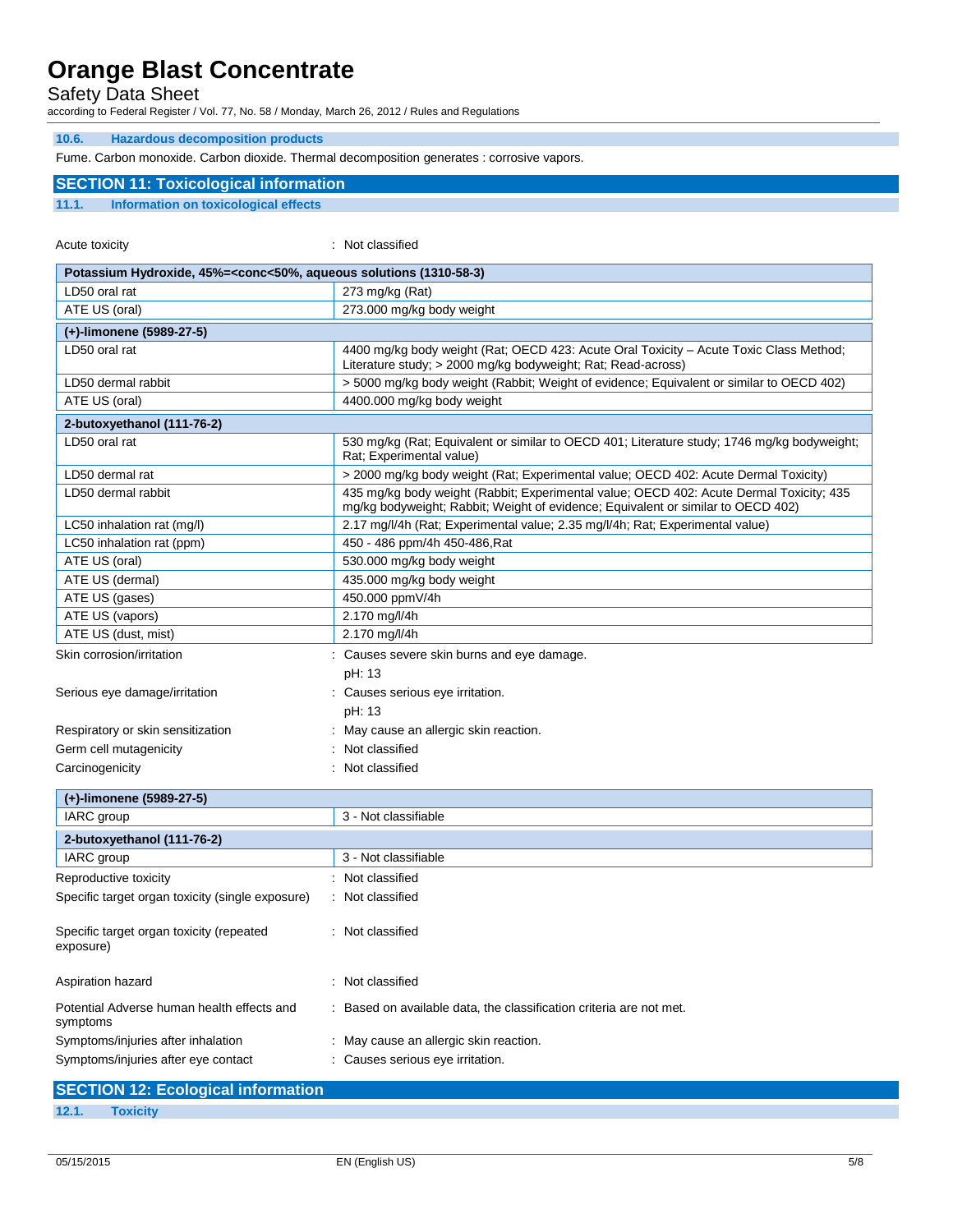Safety Data Sheet

according to Federal Register / Vol. 77, No. 58 / Monday, March 26, 2012 / Rules and Regulations

| Potassium Hydroxide, 45%= <conc<50%, (1310-58-3)<="" aqueous="" solutions="" th=""></conc<50%,> |                                                              |  |  |  |
|-------------------------------------------------------------------------------------------------|--------------------------------------------------------------|--|--|--|
| LC50 fish 1                                                                                     | 28.6 mg/l (24 h; Pisces; Pure substance)                     |  |  |  |
| LC50 other aquatic organisms 1                                                                  | 100 - 1000 mg/l (96 h)                                       |  |  |  |
| LC50 fish 2                                                                                     | 80 mg/l (96 h; Gambusia affinis; Pure substance)             |  |  |  |
| Threshold limit other aquatic organisms 1                                                       | 100 - 1000,96 h                                              |  |  |  |
| (+)-limonene (5989-27-5)                                                                        |                                                              |  |  |  |
| LC50 fish 1                                                                                     | 720 µg/l (96 h; Pimephales promelas; Lethal)                 |  |  |  |
| EC50 Daphnia 1                                                                                  | 0.36 mg/l (48 h; Daphnia magna; GLP)                         |  |  |  |
| LC50 fish 2                                                                                     | 702 µg/l (96 h; Pimephales promelas)                         |  |  |  |
| Threshold limit algae 1                                                                         | 150 mg/l (72 h; Desmodesmus subspicatus; GLP)                |  |  |  |
| Threshold limit algae 2                                                                         | 2.62 mg/l (72 h; Desmodesmus subspicatus)                    |  |  |  |
| 2-butoxyethanol (111-76-2)                                                                      |                                                              |  |  |  |
| LC50 fish 1                                                                                     | 116 ppm (96 h; Cyprinodon variegatus; Nominal concentration) |  |  |  |
| EC50 Daphnia 1                                                                                  | 1700 mg/l (48 h; Daphnia sp.; Nominal concentration)         |  |  |  |
| LC50 fish 2                                                                                     | 1341 ppm (96 h; Lepomis macrochirus)                         |  |  |  |
| EC50 Daphnia 2                                                                                  | 1720 mg/l (24 h; Daphnia magna)                              |  |  |  |
| TLM fish 1                                                                                      | 100 - 1000,96 h; Pisces                                      |  |  |  |
| TLM other aquatic organisms 1                                                                   | 100 - 1000,96 h                                              |  |  |  |
| Threshold limit algae 1                                                                         | 900 mg/l (168 h; Scenedesmus quadricauda)                    |  |  |  |
| Threshold limit algae 2                                                                         | 35 mg/l (192 h; Microcystis aeruginosa)                      |  |  |  |

#### **12.2. Persistence and degradability**

| <b>Orange Blast Concentrate</b>                                                                 |                                                                                          |  |  |  |
|-------------------------------------------------------------------------------------------------|------------------------------------------------------------------------------------------|--|--|--|
| Persistence and degradability                                                                   | Not established.                                                                         |  |  |  |
| Potassium Hydroxide, 45%= <conc<50%, (1310-58-3)<="" aqueous="" solutions="" td=""></conc<50%,> |                                                                                          |  |  |  |
| Persistence and degradability                                                                   | Biodegradability: not applicable. No (test)data on mobility of the components available. |  |  |  |
| Biochemical oxygen demand (BOD)                                                                 | Not applicable                                                                           |  |  |  |
| Chemical oxygen demand (COD)                                                                    | Not applicable                                                                           |  |  |  |
| <b>ThOD</b>                                                                                     | Not applicable                                                                           |  |  |  |
| BOD (% of ThOD)                                                                                 | Not applicable                                                                           |  |  |  |
| (+)-limonene (5989-27-5)                                                                        |                                                                                          |  |  |  |
| Persistence and degradability                                                                   | Readily biodegradable in water. Forming sediments in water. Adsorbs into the soil.       |  |  |  |
| <b>ThOD</b>                                                                                     | 3.29 g O <sub>2</sub> /g substance                                                       |  |  |  |
| 2-butoxyethanol (111-76-2)                                                                      |                                                                                          |  |  |  |
| Persistence and degradability                                                                   | Readily biodegradable in water. Biodegradable in the soil. Photodegradation in the air.  |  |  |  |
| Biochemical oxygen demand (BOD)                                                                 | 0.71 g $O_2$ /g substance                                                                |  |  |  |
| Chemical oxygen demand (COD)                                                                    | 2.20 g $O_2$ /g substance                                                                |  |  |  |
| ThOD                                                                                            | 2.305 g $O2/g$ substance                                                                 |  |  |  |
| BOD (% of ThOD)                                                                                 | 0.31 % ThOD                                                                              |  |  |  |

### **12.3. Bioaccumulative potential**

| <b>Orange Blast Concentrate</b>                                                                 |                                                                                                              |  |  |  |
|-------------------------------------------------------------------------------------------------|--------------------------------------------------------------------------------------------------------------|--|--|--|
| Bioaccumulative potential                                                                       | Not established.                                                                                             |  |  |  |
| Potassium Hydroxide, 45%= <conc<50%, (1310-58-3)<="" aqueous="" solutions="" th=""></conc<50%,> |                                                                                                              |  |  |  |
| Bioaccumulative potential                                                                       | Not bioaccumulative.                                                                                         |  |  |  |
| (+)-limonene (5989-27-5)                                                                        |                                                                                                              |  |  |  |
| BCF fish 1                                                                                      | 864.8 - 1022 (Pisces; Fresh weight)                                                                          |  |  |  |
| Log Pow                                                                                         | 4.38 (Experimental value; OECD 117: Partition Coefficient (n-octanol/water), HPLC method;<br>$37^{\circ}$ C) |  |  |  |
| Bioaccumulative potential                                                                       | Potential for bioaccumulation ( $4 \geq$ Log Kow $\leq$ 5).                                                  |  |  |  |
| 2-butoxyethanol (111-76-2)                                                                      |                                                                                                              |  |  |  |
| Log Pow                                                                                         | 0.81 (Experimental value; BASF test; 25 °C)                                                                  |  |  |  |
|                                                                                                 |                                                                                                              |  |  |  |

٦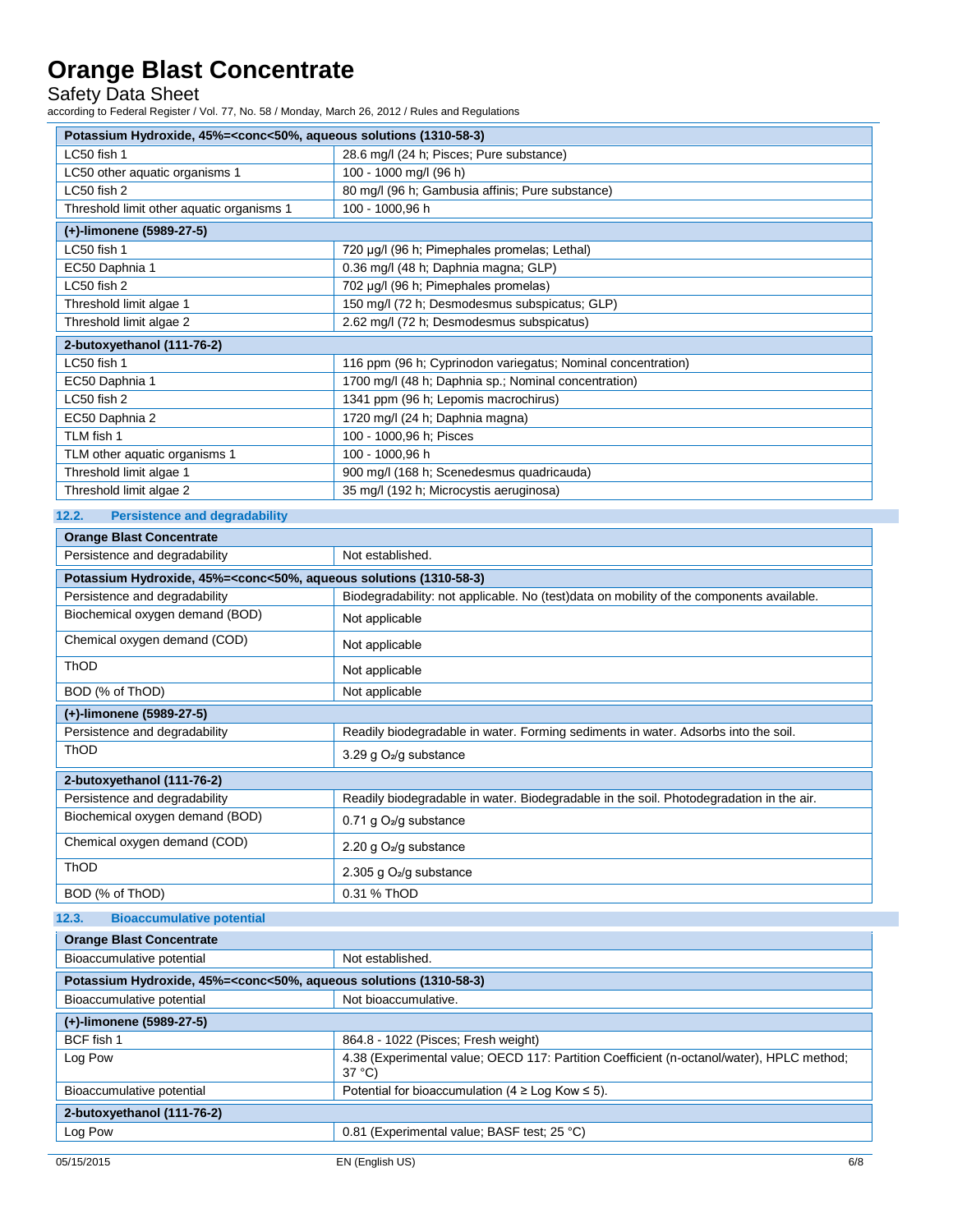Safety Data Sheet

according to Federal Register / Vol. 77, No. 58 / Monday, March 26, 2012 / Rules and Regulations

| 2-butoxyethanol (111-76-2)                                                                                                                                                                                                      |                                                                                                                                                                                  |  |  |  |  |
|---------------------------------------------------------------------------------------------------------------------------------------------------------------------------------------------------------------------------------|----------------------------------------------------------------------------------------------------------------------------------------------------------------------------------|--|--|--|--|
| Bioaccumulative potential                                                                                                                                                                                                       | Low potential for bioaccumulation (Log Kow $<$ 4).                                                                                                                               |  |  |  |  |
| 12.4.<br><b>Mobility in soil</b>                                                                                                                                                                                                |                                                                                                                                                                                  |  |  |  |  |
| 2-butoxyethanol (111-76-2)                                                                                                                                                                                                      |                                                                                                                                                                                  |  |  |  |  |
| Surface tension                                                                                                                                                                                                                 | 0.027 N/m (25 °C)                                                                                                                                                                |  |  |  |  |
| 12.5.<br><b>Other adverse effects</b>                                                                                                                                                                                           |                                                                                                                                                                                  |  |  |  |  |
| Effect on the global warming                                                                                                                                                                                                    | : No known ecological damage caused by this product.                                                                                                                             |  |  |  |  |
| Other information                                                                                                                                                                                                               | : Avoid release to the environment.                                                                                                                                              |  |  |  |  |
| <b>SECTION 13: Disposal considerations</b>                                                                                                                                                                                      |                                                                                                                                                                                  |  |  |  |  |
| 13.1.<br><b>Waste treatment methods</b>                                                                                                                                                                                         |                                                                                                                                                                                  |  |  |  |  |
| Waste disposal recommendations                                                                                                                                                                                                  | : Dispose in a safe manner in accordance with local/national regulations. Dispose of<br>contents/container in accordance with local/regional/national/international regulations. |  |  |  |  |
| Ecology - waste materials                                                                                                                                                                                                       | : Avoid release to the environment.                                                                                                                                              |  |  |  |  |
| <b>SECTION 14: Transport information</b>                                                                                                                                                                                        |                                                                                                                                                                                  |  |  |  |  |
| <b>Department of Transportation (DOT)</b><br>In accordance with DOT<br>Not regulated for transport                                                                                                                              |                                                                                                                                                                                  |  |  |  |  |
| <b>Additional information</b>                                                                                                                                                                                                   |                                                                                                                                                                                  |  |  |  |  |
| Other information                                                                                                                                                                                                               | : No supplementary information available.                                                                                                                                        |  |  |  |  |
| <b>ADR</b><br>No additional information available<br><b>Transport by sea</b><br>No additional information available<br><b>Air transport</b><br>No additional information available<br><b>SECTION 15: Regulatory information</b> |                                                                                                                                                                                  |  |  |  |  |
| 15.1. US Federal regulations                                                                                                                                                                                                    |                                                                                                                                                                                  |  |  |  |  |
| Potassium Hydroxide, 45%= <conc<50%, (1310-58-3)<="" aqueous="" solutions="" td=""><td></td></conc<50%,>                                                                                                                        |                                                                                                                                                                                  |  |  |  |  |
| Listed on the United States TSCA (Toxic Substances Control Act) inventory<br>Not listed on the United States SARA Section 313                                                                                                   |                                                                                                                                                                                  |  |  |  |  |
| RQ (Reportable quantity, section 304 of EPA's<br>List of Lists)                                                                                                                                                                 | 1000 lb                                                                                                                                                                          |  |  |  |  |
| (+)-limonene (5989-27-5)                                                                                                                                                                                                        |                                                                                                                                                                                  |  |  |  |  |
| Listed on the United States TSCA (Toxic Substances Control Act) inventory                                                                                                                                                       |                                                                                                                                                                                  |  |  |  |  |
| 2-butoxyethanol (111-76-2)                                                                                                                                                                                                      |                                                                                                                                                                                  |  |  |  |  |
| Listed on the United States TSCA (Toxic Substances Control Act) inventory                                                                                                                                                       |                                                                                                                                                                                  |  |  |  |  |
| 15.2. International regulations                                                                                                                                                                                                 |                                                                                                                                                                                  |  |  |  |  |
| <b>CANADA</b><br>No additional information available                                                                                                                                                                            |                                                                                                                                                                                  |  |  |  |  |
| <b>EU-Regulations</b><br>No additional information available                                                                                                                                                                    |                                                                                                                                                                                  |  |  |  |  |

**Classification according to Regulation (EC) No. 1272/2008 [CLP]** No additional information available

**Classification according to Directive 67/548/EEC [DSD] or 1999/45/EC [DPD]** Not classified